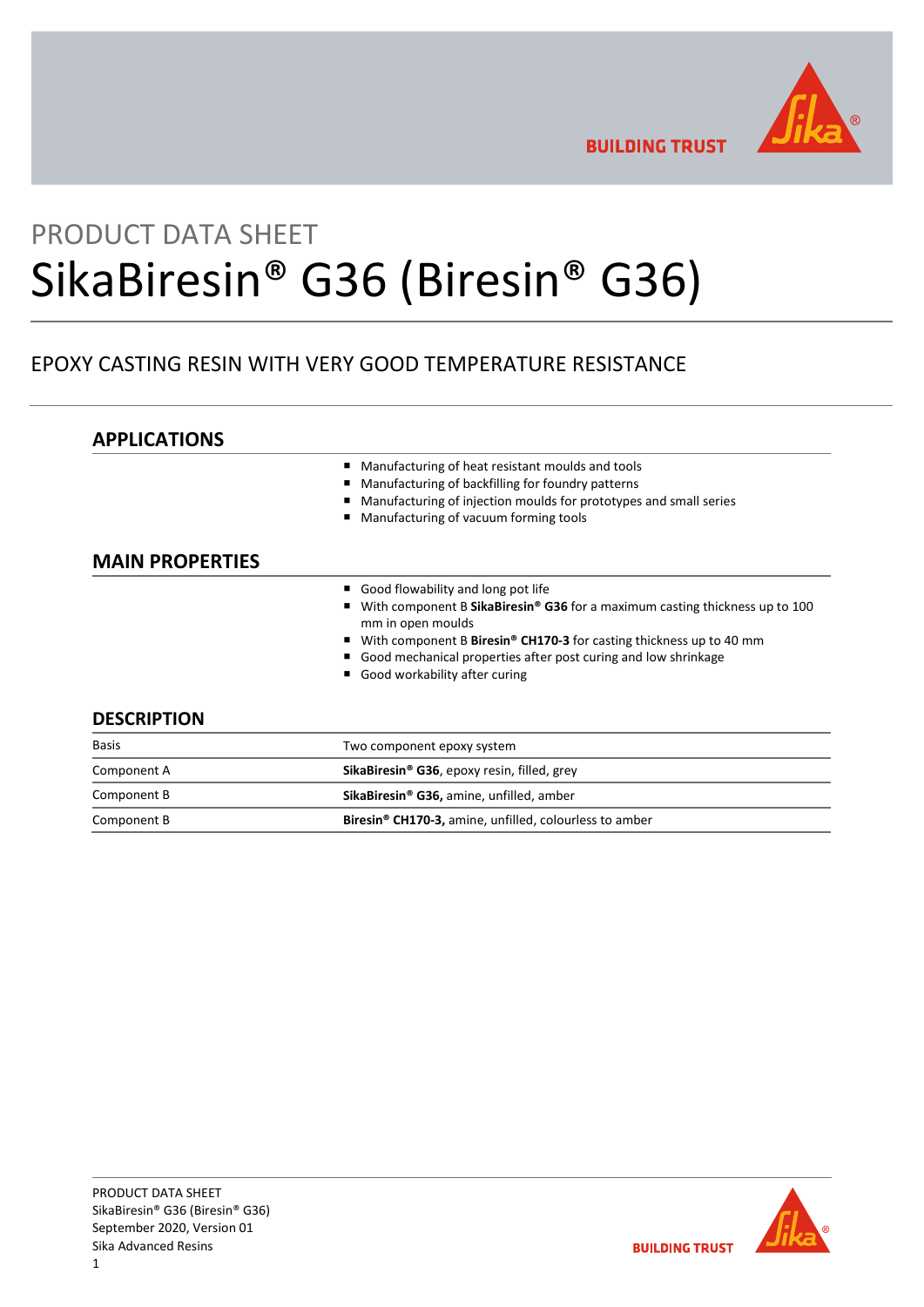| <b>PHYSICAL PROPERTIES</b>           |                    | Resin (A)                              | Hardener (B)                 | Hardener (B)                        |
|--------------------------------------|--------------------|----------------------------------------|------------------------------|-------------------------------------|
| Components                           |                    | SikaBiresin <sup>®</sup> G36           | SikaBiresin <sup>®</sup> G36 | Biresin <sup>®</sup> CH170-3        |
| Viscosity, 25 °C                     | mPa.s              | $~^{\sim}$ 80,000                      | $\sim$ 35                    | $~^{\sim}$ 10                       |
| Density                              | g/cm <sup>3</sup>  | 1.79                                   | 0.96                         | 0.94                                |
| Mixing ratio A:B                     | in parts by weight | 100                                    | 10                           | 6                                   |
|                                      |                    |                                        | Mixture                      |                                     |
| Colour                               |                    |                                        | grey                         |                                     |
| Viscosity, 25 °C                     | mPa.s              | $~^{\sim}$ 6,700<br>$~^{\sim}$ 18,000  |                              |                                     |
| Pot life, room<br>temperature, 500 g | min                | $~\sim$ 60 - 120<br>$~\sim$ 60 $-$ 120 |                              |                                     |
| Demoulding time,<br>room temperature | h                  | $\degree$ 24 + 3 h / 60 $\degree$ C    |                              | $\degree$ 24 + 3 h / 60 $\degree$ C |

# **MECHANICAL PROPERTIES**

approx. values

|                                     |                |                   | SikaBiresin <sup>®</sup> G36 | Biresin® CH170-3 |
|-------------------------------------|----------------|-------------------|------------------------------|------------------|
| Curing conditions                   |                |                   | 4 h / 100 °C                 | 3 h / 140 °C     |
| Density                             | ISO 2781       | g/cm <sup>3</sup> | 1.7                          | 1.7              |
| Shore hardness                      | <b>ISO 868</b> |                   | D 89                         | D 89             |
| <b>Flexural modulus</b>             | <b>ISO 178</b> | <b>MPa</b>        | 7,300                        | 8,700            |
| Flexural strength                   | <b>ISO 178</b> | <b>MPa</b>        | 80                           | 89               |
| Impact resistance                   | <b>ISO 179</b> | kJ/m <sup>2</sup> | 11                           | 12               |
| Compressive<br>strength             | ISO 604        | MPa               | 130                          | 135              |
| Linear shrinkage,<br>aluminum mould | Internal test  | %                 | 0.04                         | not measured     |

# **THERMAL AND SPECIFIC PROPERTIES**

approx. values

|                                  |                  |       | SikaBiresin® G36         | Biresin <sup>®</sup> CH170-3 |
|----------------------------------|------------------|-------|--------------------------|------------------------------|
| Heat distortion temperature      | <b>ISO 75B</b>   |       | $141*$                   | > 220*                       |
| Coefficient of thermal expansion | <b>DIN 53752</b> | $K-1$ | $35 - 40 \times 10^{-6}$ | $35 \times 10^{-6}$          |

\* values after post curing 4 h / 120 °C

# **PACKAGING UNITS**

- Resin (A), **SikaBiresin<sup>®</sup> G36**
- Hardener (B), **SikaBiresin<sup>®</sup> G36**
- Hardener (B), **Biresin<sup>®</sup> CH170-3**
- 5 kg / 20 kg 2 kg 1.7 kg / 16 kg / 180 kg

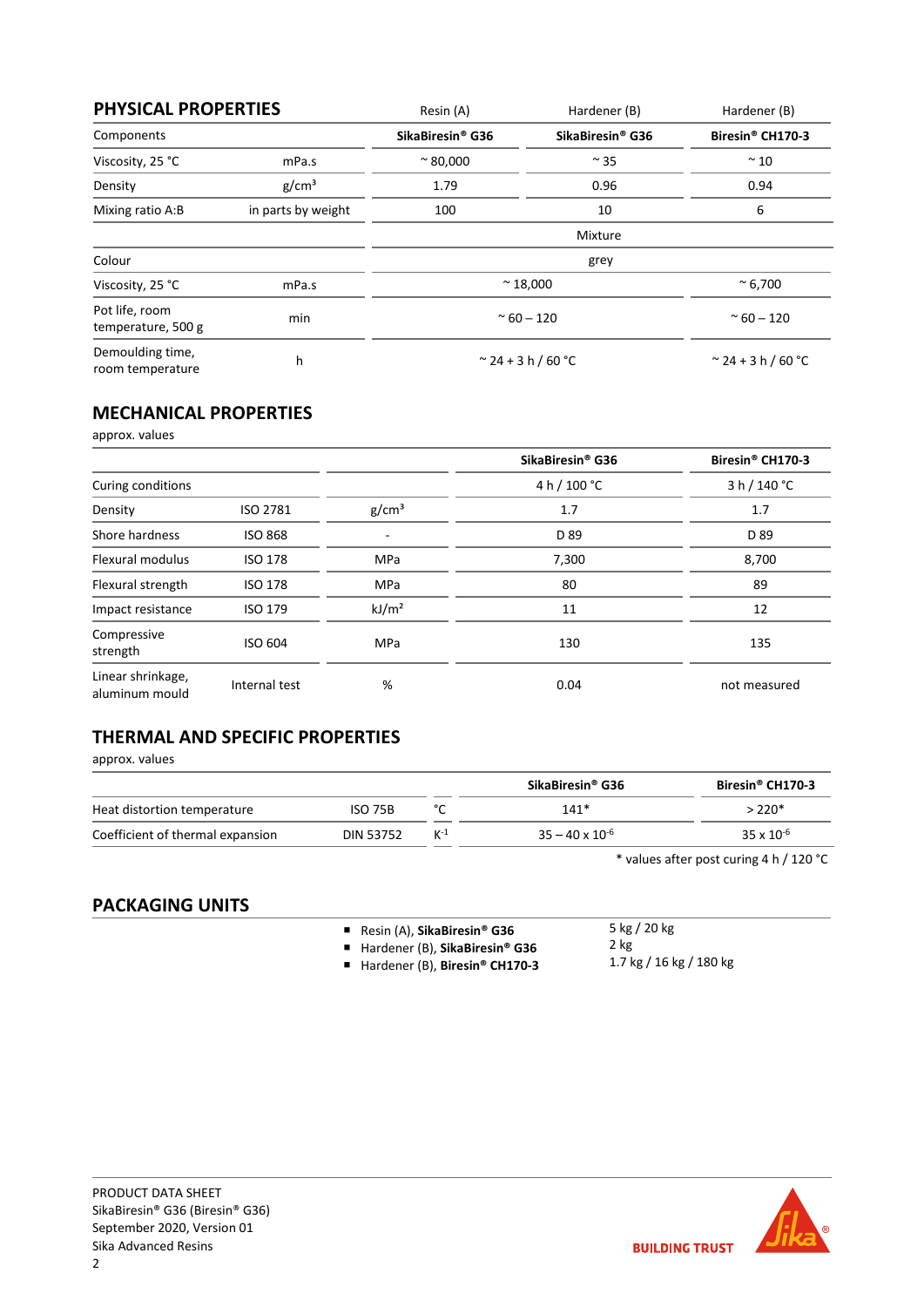- The material, processing and mould temperature should be at least 18 25 °C.
- Component A must be stirred thoroughly before use.
- Recommended release agents are Sika® Liquid Wax-815 or Sika® Pasty Wax-818. For more information, see Product Data Sheets of the release agents.
- Pay attention to dry conditions and dry mould surfaces while processing.
- Both components have to be mixed thoroughly according to mixing ratio and poured immediately into the released mould with beginning at the lowest point.
- For casting of higher thicknesses, the addition of 50 % aluminum powder to SikaBiresin® G36 (A) and Biresin® CH170-3 (B) can be used.
- Depending on the geometry and weight of the part, it is recommended to use a conformer while post curing.
- For cleaning the final part from release agent residues, we recommend Sika® Reinigungsmittel-5. Before use of other cleaners, compatibility must be tested.

### **STORAGE CONDITIONS**

| Shelf life          | Resin (A), SikaBiresin <sup>®</sup> G36<br>Hardener (B), SikaBiresin® G36<br>٠<br>Hardener (B), Biresin® CH170-3<br>п | 12 months<br>12 months<br>12 months                                                                                                                                                                                                  |  |  |
|---------------------|-----------------------------------------------------------------------------------------------------------------------|--------------------------------------------------------------------------------------------------------------------------------------------------------------------------------------------------------------------------------------|--|--|
| Storage temperature | Resin (A), SikaBiresin <sup>®</sup> G36<br>Hardener (B), SikaBiresin® G36<br>Hardener (B), Biresin® CH170-3<br>п      | $18 - 25 °C$<br>$18 - 25 °C$<br>$18 - 25 °C$                                                                                                                                                                                         |  |  |
| Crystallization     | occur.                                                                                                                | ■ After prolonged storage at low temperature, crystallization of components may<br>$\blacksquare$ This is easily removed by warming up for a sufficient time to a maximum of 70 °C.<br>Allow to cool to room temperature before use. |  |  |
| Opened packagings   | ingress.                                                                                                              | ■ Containers must be closed tightly immediately after use to prevent moisture<br>■ The residual material needs to be used up as soon as possible.                                                                                    |  |  |

#### **FURTHER INFORMATION**

The information herein is offered for general guidance only. Advice on specific applications is available on request from the Technical Department of Sika Advanced Resins. Copies of the following publications are available on request: Safety Data Sheets

#### **BASIS OF PRODUCT DATA**

All technical data stated in this document are based on laboratory tests. Actual measured data may vary due to circumstances beyond our control.

#### **HEALTH AND SAFETY INFORMATION**

For information and advice regarding transportation, handling, storage and disposal of chemical products, users shall refer to the actual Safety Data Sheets containing physical, ecological, toxicological and other safety-related data.

#### **LEGAL NOTICE**

The information, and, in particular, the recommendations relating to the application and enduse of Sika products, are given in good faith based on Sika's current knowledge and experience of the products when properly stored, handled and applied under normal conditions in accordance with Sika's recommendations. In practice, the differences in materials, substrates and actual site conditions are such that no warranty in respect of merchantability or of fitness for a particular purpose, nor any liability arising out of any legal relationship whatsoever, can be inferred either from this information, or from any written recommendations, or from any other advice offered. The user of the product must test the product's suitability for the intended application and purpose. Sika reserves the right to change the properties of its products. The proprietary rights of third parties must be observed. All orders are accepted subject to our current terms of sale and delivery. Users must always refer to the most recent issue of the local Product Data Sheet for the product concerned, copies of which will be supplied on request.